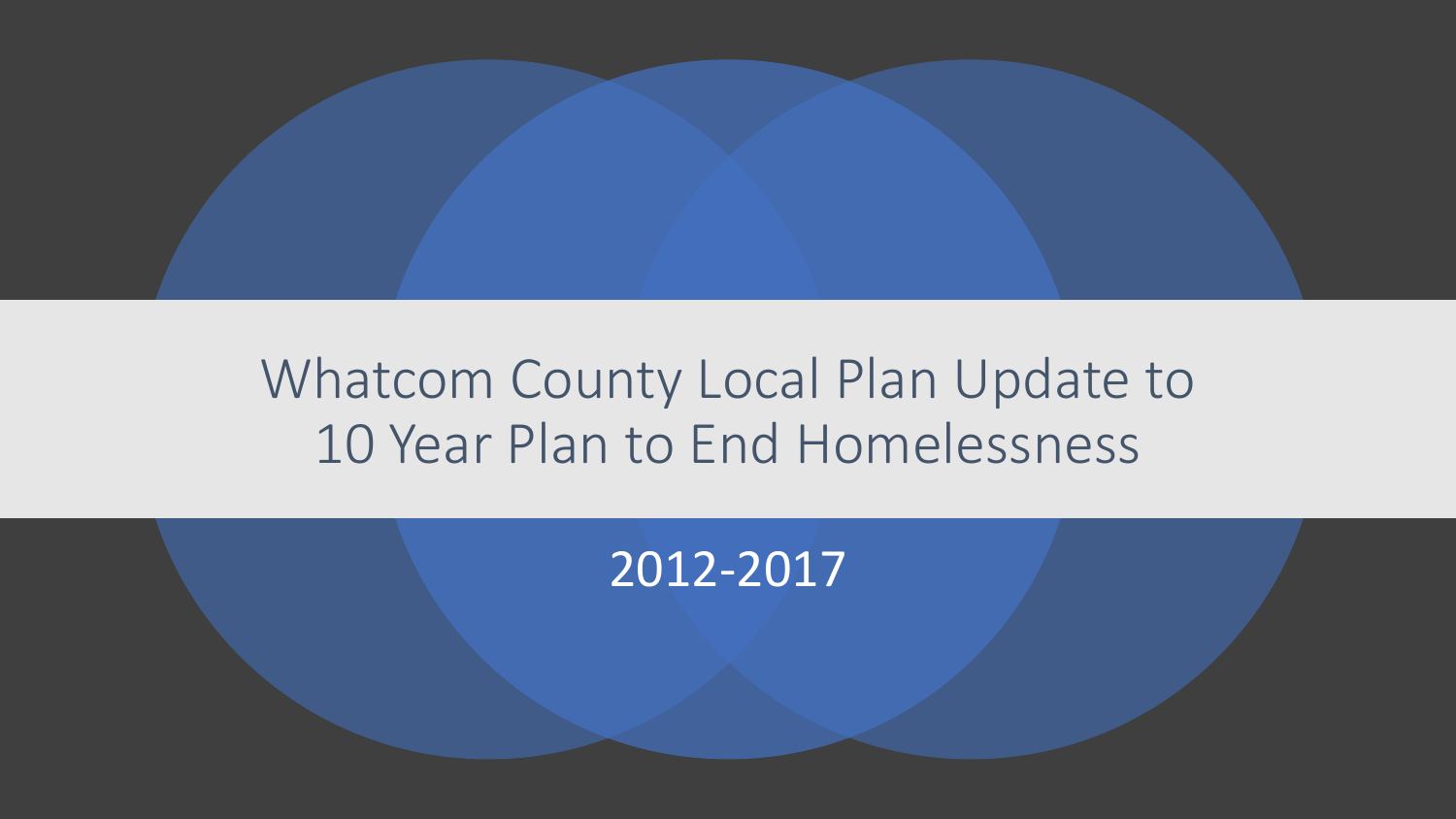Process of Plan Development Review of plan components by Steering Committee

Commerce training November

Visits to Eastern Whatcom Regional Resource Center

Consults with Homeless Voices

Small Cities Partnership, April meeting

Youth input - Windward HS, NWYS

Present to Coalition meeting, April or May 2018

Additional legislative requirements forthcoming

Whatcom County Housing Advisory Committee

Whatcom County Council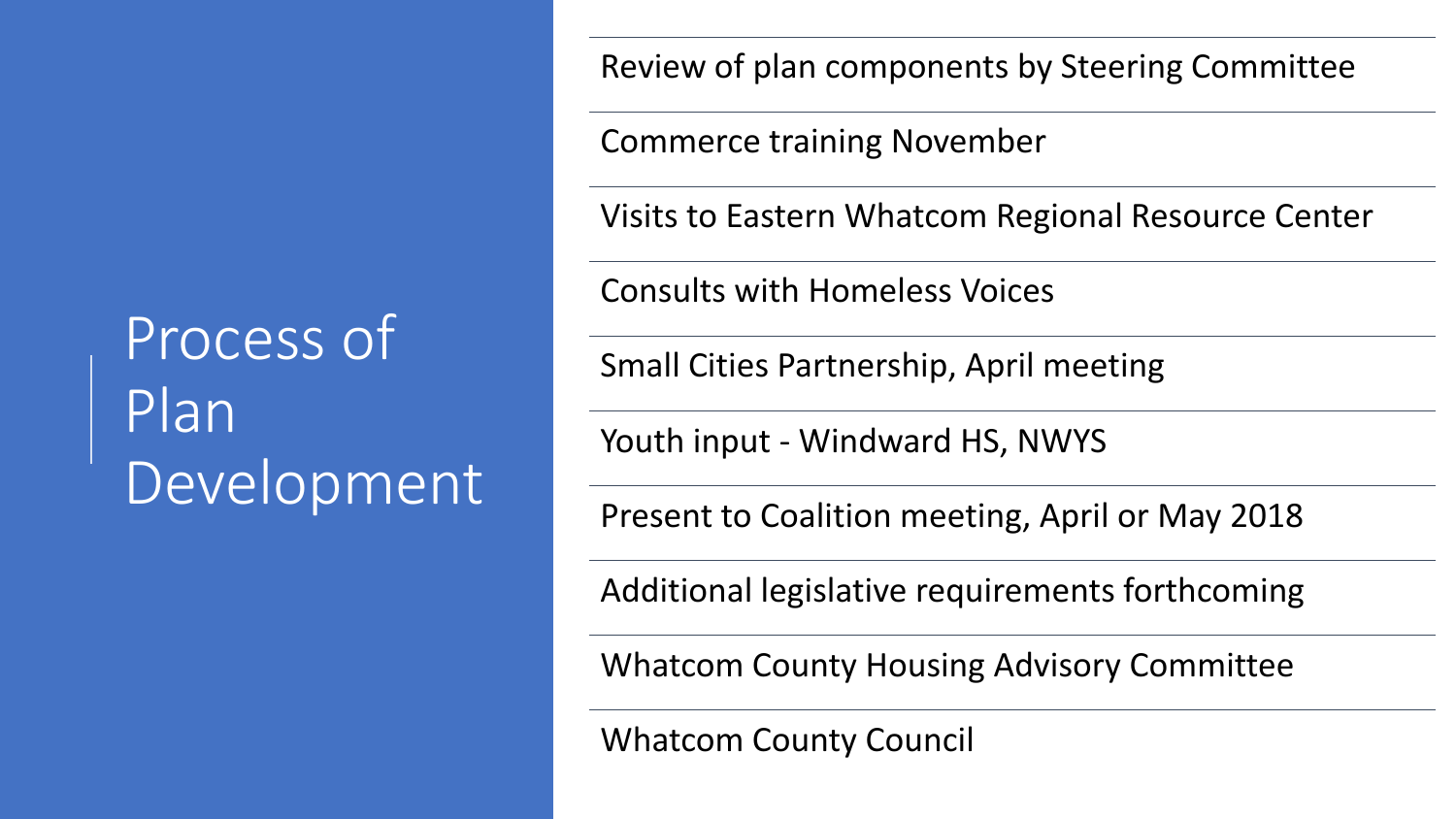1. Reduce the number of people who experience homelessness

2. Reduce the amount of time people spend homeless

3. Increase the number of people moving into permanent housing after receiving assistance

4. Reduce the number of people returning to homelessness after obtaining permanent housing

## Goals of Plan

l<br>I

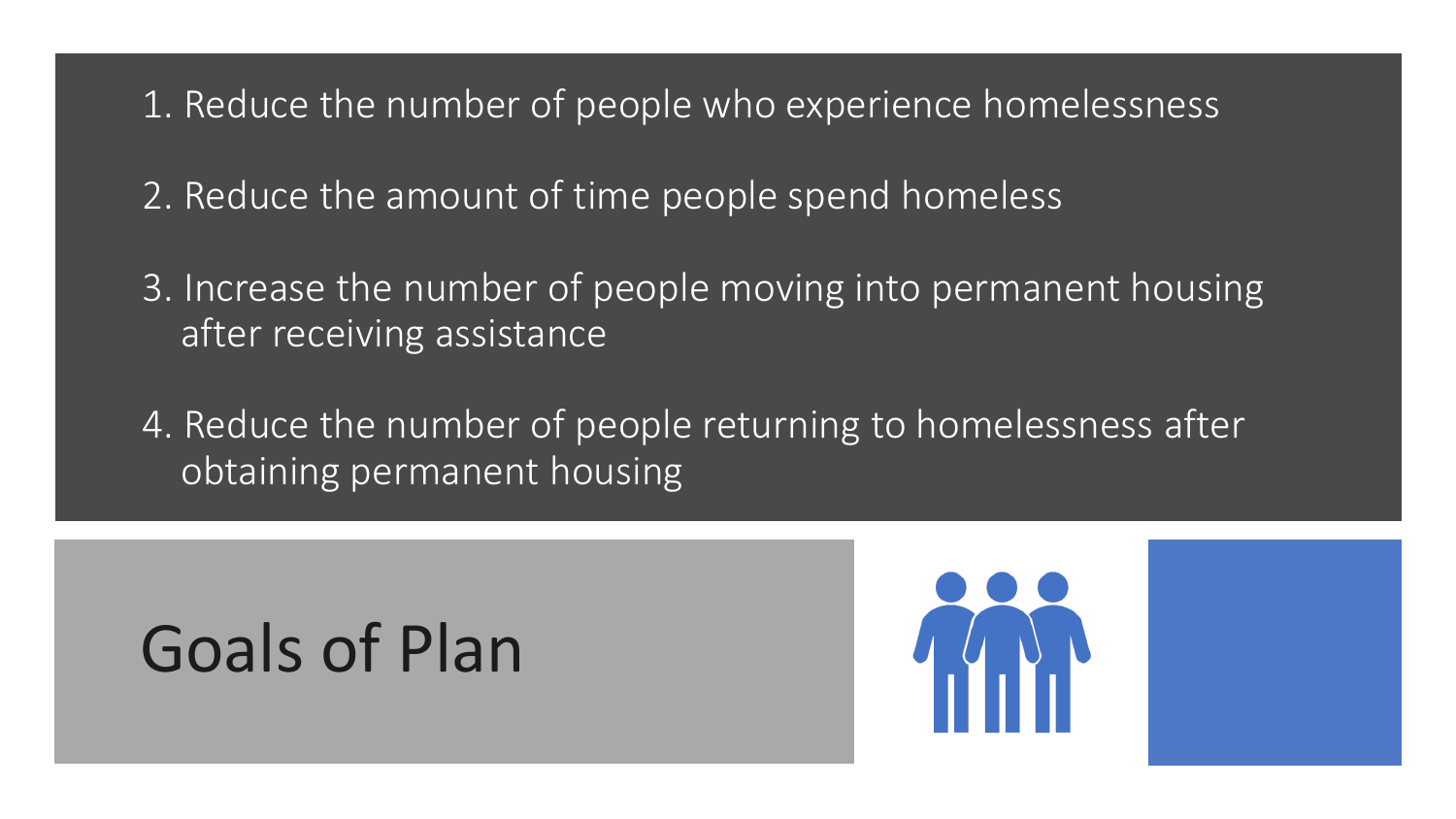Current County **Activities**  *\$4.6 million in federal, state and local funds annually dedicated to homeless housing system*

*\$1.5 million comes from non-housing funds (Veterans and Behavioral Health)*

*\$400,000 dedicated to Specialized Shelters and Motel Vouchers*

*Prioritize Families with Children; Highly vulnerable individuals; Veterans*

*Fund the Coordinated Entry System, Homeless Management Information System, & Point In Time Count*

*Fund Supportive Housing Programs*

*Provide Case Management*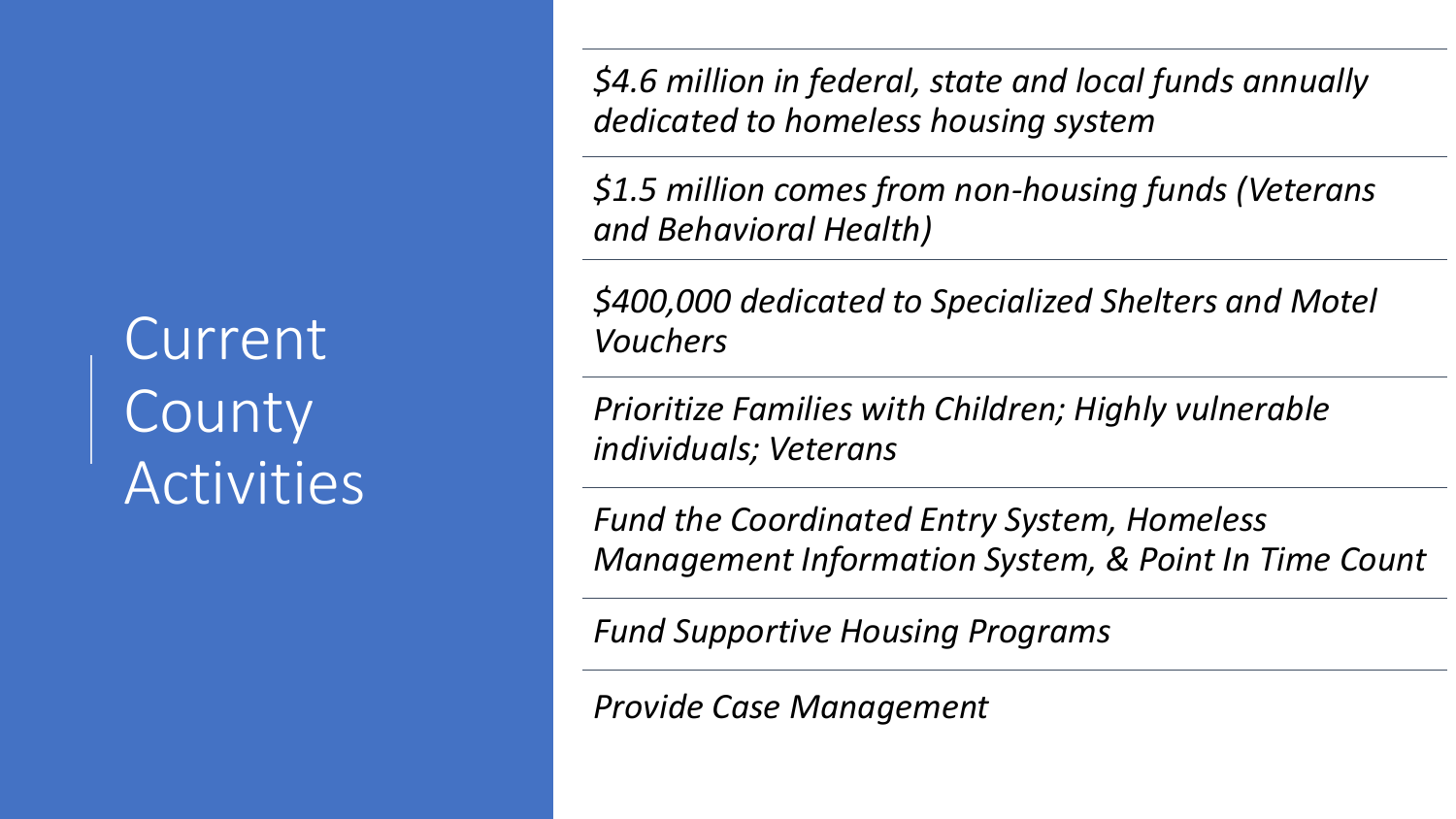## **Strategies**

- 1. Increase Case Management capacity
- 2. Support 24/7 staffing at Supportive Housing programs
- 3. Provide Behavioral Health services onsite at housing programs & shelters
- 4. Add SUD expertise to Homeless Outreach Team
- 5. Add Peer Recovery Support services onsite at housing programs & shelters
- 6. Support operations of specialized shelters (DVSAS, PAD, SUN, Interfaith)
- 7. Increase housing assistance to Specialty Court members